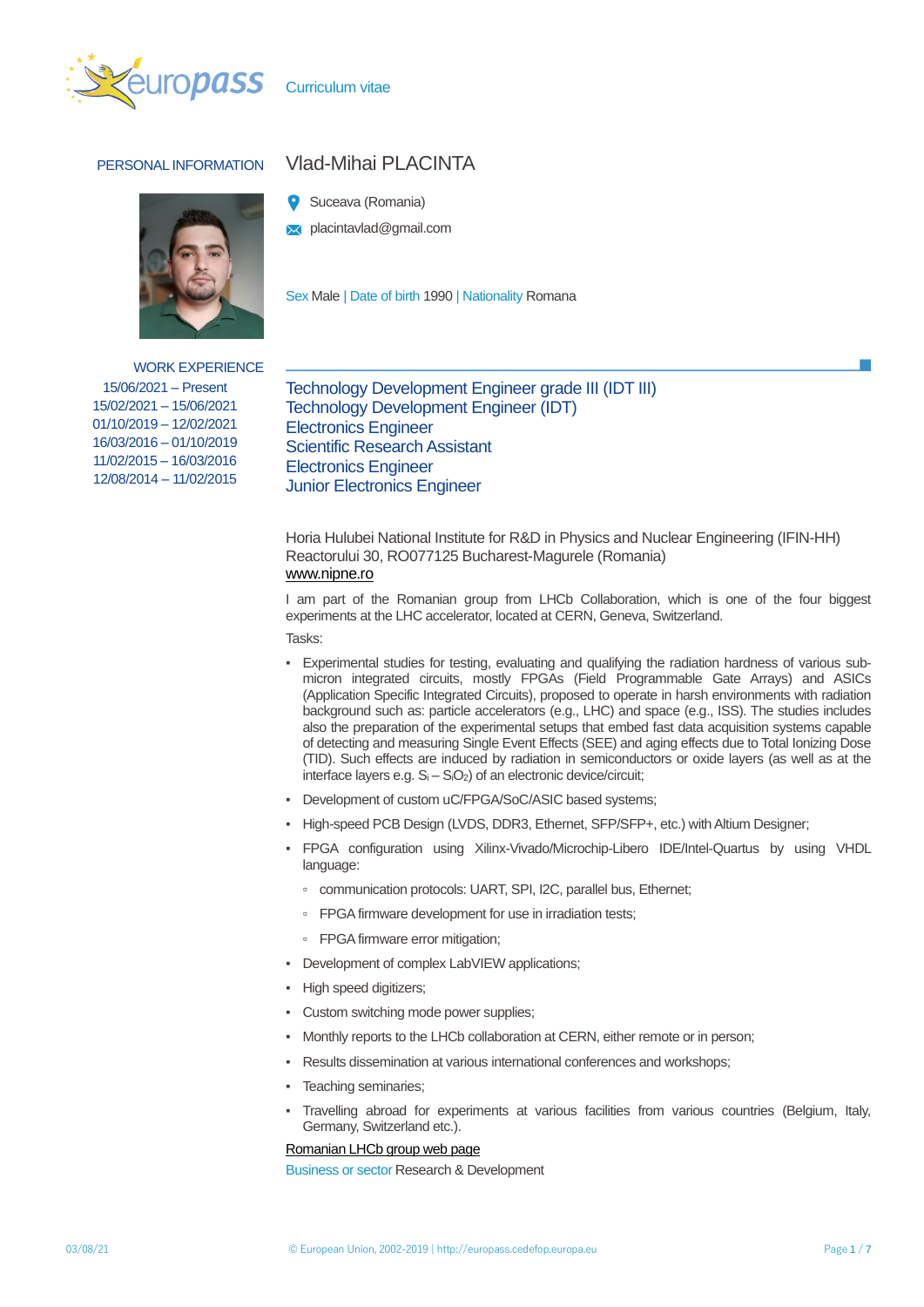# 11/08/2014 – Present Associated Electronics Engineer

# CERN, Geneva (Switzerland) [www.cern.ch](http://www.cern.ch/)

Being part of the LHCb collaboration, and employed by IFIN-HH, most of my work done at IFIN-HH is for the LHCb collaboration. I am involved together with other collaborators from all over the world (mostly Europe, e.g UK - Cambridge University) in hardware design, testing, assembly and commissioning of the electronics proposed to be used in the new and redesigned RICH sub-detectors for the LHCb experiment. Most of my work (and my PhD thesis) was around establishing the reliability of a commercial FPGA, Xilinx's KINTEX-7, proposed to be used as a digital readout of the LHCb-RICH sub-detectors. Various testing routines along with a custom test bench were designed in order to test specific FPGA resources in a radiation environment as well as to mitigate various hardware and software failures and errors induced by radiation.

## [LHCb web page](http://lhcb.web.cern.ch/lhcb/)

Business or sector Research & Development

# EDUCATION AND TRAINING

| $10/2015 - 10/2020$     | <b>PhD Studies</b><br>Polytechnic University of Bucharest, Bucharest (Romania)                                                                                                                                                                                                                                           |  |
|-------------------------|--------------------------------------------------------------------------------------------------------------------------------------------------------------------------------------------------------------------------------------------------------------------------------------------------------------------------|--|
|                         | Telecommunications and Information Technology Doctoral School (SDETTI)<br>http://www.sdettib.pub.ro/                                                                                                                                                                                                                     |  |
|                         | PhD thesis name: "Complex Integrated Circuits in the Radiation Environment at the LHCb High<br>Energy Physics Experiment and Extrapolation to the Case of Space-based Experiments"                                                                                                                                       |  |
|                         | Mark: Excellent (Summa cum laudae)                                                                                                                                                                                                                                                                                       |  |
|                         | PhD Thesis Link: https://cds.cern.ch/record/2748584?ln=en (last retrieved on 21-Jun-2021)                                                                                                                                                                                                                                |  |
| 10/06/2019 - 21/06/2019 | Certificate of attendance of GRIDS 2019                                                                                                                                                                                                                                                                                  |  |
|                         | TRIUMF facility, University of British Columbia, Vancouver, British Columbia (Canada)                                                                                                                                                                                                                                    |  |
|                         | "GRIDS 2019 - Graduate Instrumentation and Detector School" (GRIDS 2019)                                                                                                                                                                                                                                                 |  |
|                         | Topics: detectors and instrumentation for modern physics and particle physics experiments,<br>interaction of radiation with matter, semiconductor radiation detectors, front-end and readout<br>electronics, etc.                                                                                                        |  |
|                         | GRIDS 2019 web page (last retrieved on 21-Jun-2021)                                                                                                                                                                                                                                                                      |  |
| 02/07/2018 - 06/07/2018 | Certificate of attendance of Third Barcelona Techno Week                                                                                                                                                                                                                                                                 |  |
|                         | Institute of Cosmos Sciences, Barcelona (Spain)                                                                                                                                                                                                                                                                          |  |
|                         | Topics: interaction of radiation with matter, semiconductor radiation detectors, CMOS technology,<br>pulse processing electronics, sensor design and interconnects, light detection in semiconductors<br>(photodiodes, APDs, SPADs, SiPMs, etc), front-end and readout electronics, etc.                                 |  |
|                         | Third Barcelona Techno Week web page (last retrieved on 21-Jun-2021)                                                                                                                                                                                                                                                     |  |
| 23/10/2017 - 26/10/2017 | Certificate of attendance of SERESSA 2017                                                                                                                                                                                                                                                                                |  |
|                         | Technical University of Munich (TUM), Munich (Germany)                                                                                                                                                                                                                                                                   |  |
|                         | The 13th International School on the Effects of Radiation on Embedded Systems for Space<br><b>Applications (SERESSA 2017)</b>                                                                                                                                                                                            |  |
|                         | Topics: radiation environment, spacecraft anomalies, single-event effects (SEE), total dose effects<br>(TID), radiation effects in power systems, architecture hardening in analog, and digital circuits and in<br>memories, software hardening, effects in FPGAs, rate prediction, radiation and testing laser testing. |  |
|                         | SERRESA 2017 website (last retrieved on 21-Jun-2021)                                                                                                                                                                                                                                                                     |  |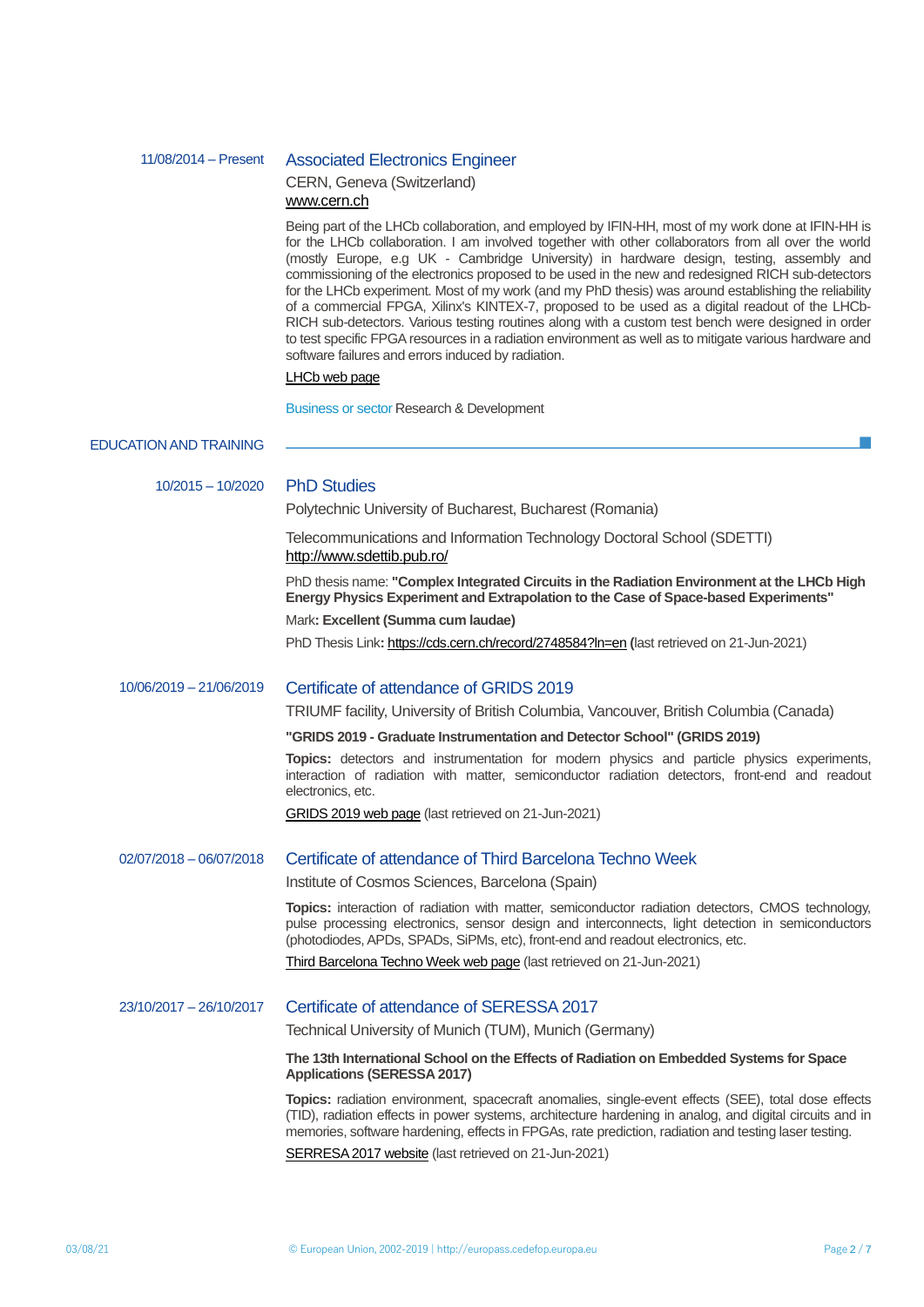

# 20/02/2017 – 03/03/2017 Certificate of attendance of ESIPAP's Module 2

European Scientific Institute (ESI), Archamps (France)

The European School in Instrumentation for Particle and Astroparticle Physics (ESIPAP 2017)

**Topics:** detector technologies, signal processing and electronics, analog electronics, noise calculation in front-end electronics, low temperature detectors, photon counting imaging, VME bus and modular electronics, trigger and data acquisition software, data handling technologies, trigger etc.

[ESIPAP website](http://www.esi-archamps.eu/Thematic-Schools/Discover-ESIPAP) (last retrieved on 21-Jun-2021)

## 23/01/2016 – 03/02/2016 Graduation diploma of ISOTDAQ 2016

Weizmann Institute of Science, Tel Aviv - Rehovat (Israel)

The International School of Trigger and Data Acquisition (ISOTDAQ 2016)

**Topics:** Analog and Digital Electronics, FPGA, DAQ, LabVIEW, LabVIEW FPGA, Photomultiplier tubes, Microcontrollers, etc.

[ISODAQ 2016 webpage](https://indico.cern.ch/event/432879/) (last retrieved on 21-Jun-2021)

## 10/2013 – 07/2015 Master in Advanced Techniques In Machinery And Electrical Drives

University "Ştefan cel Mare" of Suceava, Suceava (Romania) [www.usv.ro](http://www.usv.ro/)

Faculty of Electrical Engineering and Computer Science

Master degree. (2 years)

Master thesis name: **"Experimental test bench for studies of photomultiplier tubes used in High Energy Physics (HEP)"**

For this thesis, I designed a test bench for testing a 64-channel multi-anode photomultiplier tube (MaPMT), **R11265-103-64**. The test bench was based on a black box in which the MaPMT and the fast electronics circuitry to read-out its anode signals were placed. The MaPMT was powered from a negative high voltage power supply which was remote controlled by a custom LabVIEW application in order to monitor and to ramp-up/ramp-down the tube's voltage from 0 to - 950 V and vice versa. Various basic tests of the MaPMT were carried out, and most of the results were to establish the dark current rates on each MaPMT channel.

# 10/2009 – 07/2013 Applied Electronics Engineer

University "Ştefan cel Mare" of Suceava, Suceava (Romania)

## [www.usv.ro](http://www.usv.ro/)

Faculty of Electrical Engineering and Computer Science

Bachelor degree. (4 years)

Bachelor thesis name: **"Designing a custom SMPS that can be monitored and controlled by a LabVIEW GUI via a Bluetooth interface"**

For this thesis I designed a custom SMPS in boost configuration using the TL494 IC, on which its error opamp feedback voltage was controlled by using an 8-bit microcontroller. In this way, the output voltage was controlled. This power supply was used to power a laptop with 19 V and using 12 V as input voltage. By using LabVIEW, besides its output power control, a lot of parameters were monitored (efficiency, temperature etc.) in order to fully characterize the SMPS.

## 09/2005 – 06/2009 Automation Technician

Technical College "Samuil Isopescu" Suceava, Suceava (Romania) **High school studies.**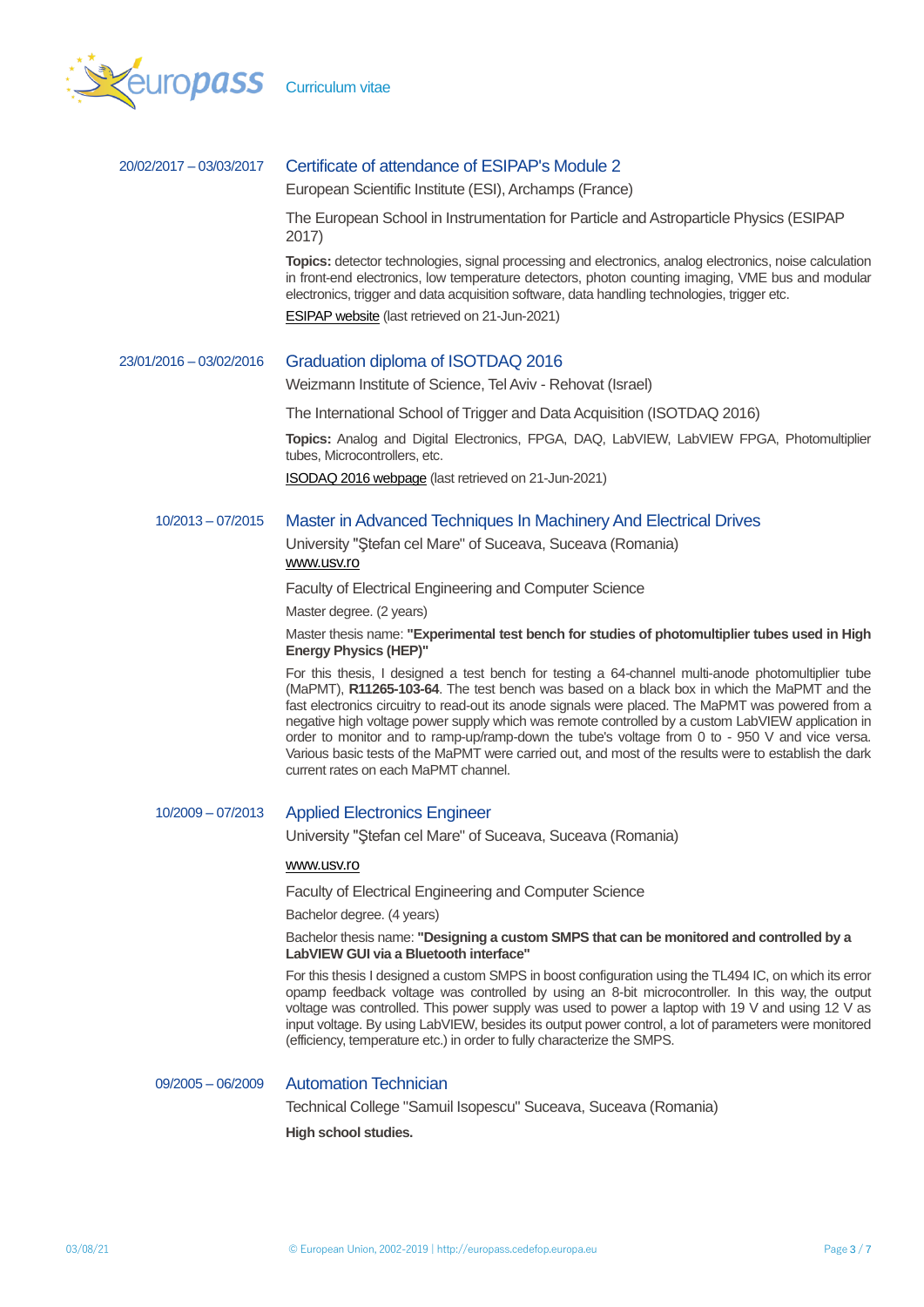| <b>PERSONAL SKILLS</b>             |                                                                                                                                       |                                                                                                        |                                                                                          |                                                                                                     |                     |
|------------------------------------|---------------------------------------------------------------------------------------------------------------------------------------|--------------------------------------------------------------------------------------------------------|------------------------------------------------------------------------------------------|-----------------------------------------------------------------------------------------------------|---------------------|
| Mother tongue(s)<br>Romanian       |                                                                                                                                       |                                                                                                        |                                                                                          |                                                                                                     |                     |
| Foreign language(s)                | <b>UNDERSTANDING</b>                                                                                                                  |                                                                                                        | <b>SPEAKING</b>                                                                          |                                                                                                     | <b>WRITING</b>      |
|                                    | Listening                                                                                                                             | Reading                                                                                                | Spoken interaction                                                                       | Spoken production                                                                                   |                     |
| English                            | C <sub>1</sub>                                                                                                                        | C <sub>1</sub>                                                                                         | <b>B2</b>                                                                                | <b>B2</b>                                                                                           | <b>B2</b>           |
|                                    |                                                                                                                                       | Common European Framework of Reference for Languages                                                   | Levels: A1 and A2: Basic user - B1 and B2: Independent user - C1 and C2: Proficient user |                                                                                                     |                     |
| <b>Communication skills</b>        |                                                                                                                                       | workshops where I presented my work to the audience.                                                   |                                                                                          | Good communication skills gained by participating at various international conferences and          |                     |
| Organisational / managerial skills |                                                                                                                                       |                                                                                                        |                                                                                          | Good organizer of time and the activities that I undertake, in order to archive maximum efficiency. |                     |
| Job-related skills                 | Hardware: full design, implementation (assembly) and testing of: embedded systems, FPGA-based<br>boards, uC-based boards, SoC boards; |                                                                                                        |                                                                                          |                                                                                                     |                     |
|                                    |                                                                                                                                       | PCB Design: Multi-layer boards using Altium Designer;                                                  |                                                                                          |                                                                                                     |                     |
|                                    |                                                                                                                                       | LabVIEW: over 7-year experience (CLAD certificate);                                                    |                                                                                          |                                                                                                     |                     |
|                                    |                                                                                                                                       |                                                                                                        |                                                                                          |                                                                                                     |                     |
| user)                              |                                                                                                                                       |                                                                                                        | Microcontrollers: Atmel, Microchip and others; (intermediate user)                       | FPGA: VHDL using VIVADO (Xilinx), Quartus (Intel-Altera) and Libero IDE (Microchip). (intermediate  |                     |
| <b>Digital skills</b>              |                                                                                                                                       |                                                                                                        | SELF-ASSESSMENT                                                                          |                                                                                                     |                     |
|                                    | <b>Information</b><br>processing                                                                                                      | Communication                                                                                          | Content<br>creation                                                                      | <b>Safety</b>                                                                                       | Problem-<br>solving |
|                                    | Proficient user                                                                                                                       | Proficient user                                                                                        | Proficient user                                                                          | Proficient user                                                                                     | Proficient user     |
|                                    | Digital skills - Self-assessment grid                                                                                                 |                                                                                                        |                                                                                          |                                                                                                     |                     |
| <b>ADDITIONAL INFORMATION</b>      |                                                                                                                                       |                                                                                                        |                                                                                          |                                                                                                     |                     |
| <b>Fields of interest</b>          | Analogue and Digital Electronics;                                                                                                     |                                                                                                        |                                                                                          |                                                                                                     |                     |
|                                    | Switching Mode Power Supplies;                                                                                                        |                                                                                                        |                                                                                          |                                                                                                     |                     |
|                                    |                                                                                                                                       | Monitoring and Data Processing Systems;                                                                |                                                                                          |                                                                                                     |                     |
|                                    | Data Acquisition Systems;                                                                                                             |                                                                                                        |                                                                                          |                                                                                                     |                     |
|                                    | Low Power Drive Applications;                                                                                                         |                                                                                                        |                                                                                          |                                                                                                     |                     |
|                                    |                                                                                                                                       | FPGAs/SoC/ASICs and microcontrollers-based systems;<br>Radiation effects on the semiconductor devices; |                                                                                          |                                                                                                     |                     |

Environmental and air quality monitoring;

Medical Engineering;

Electrically Propelled Applications;

Robotics.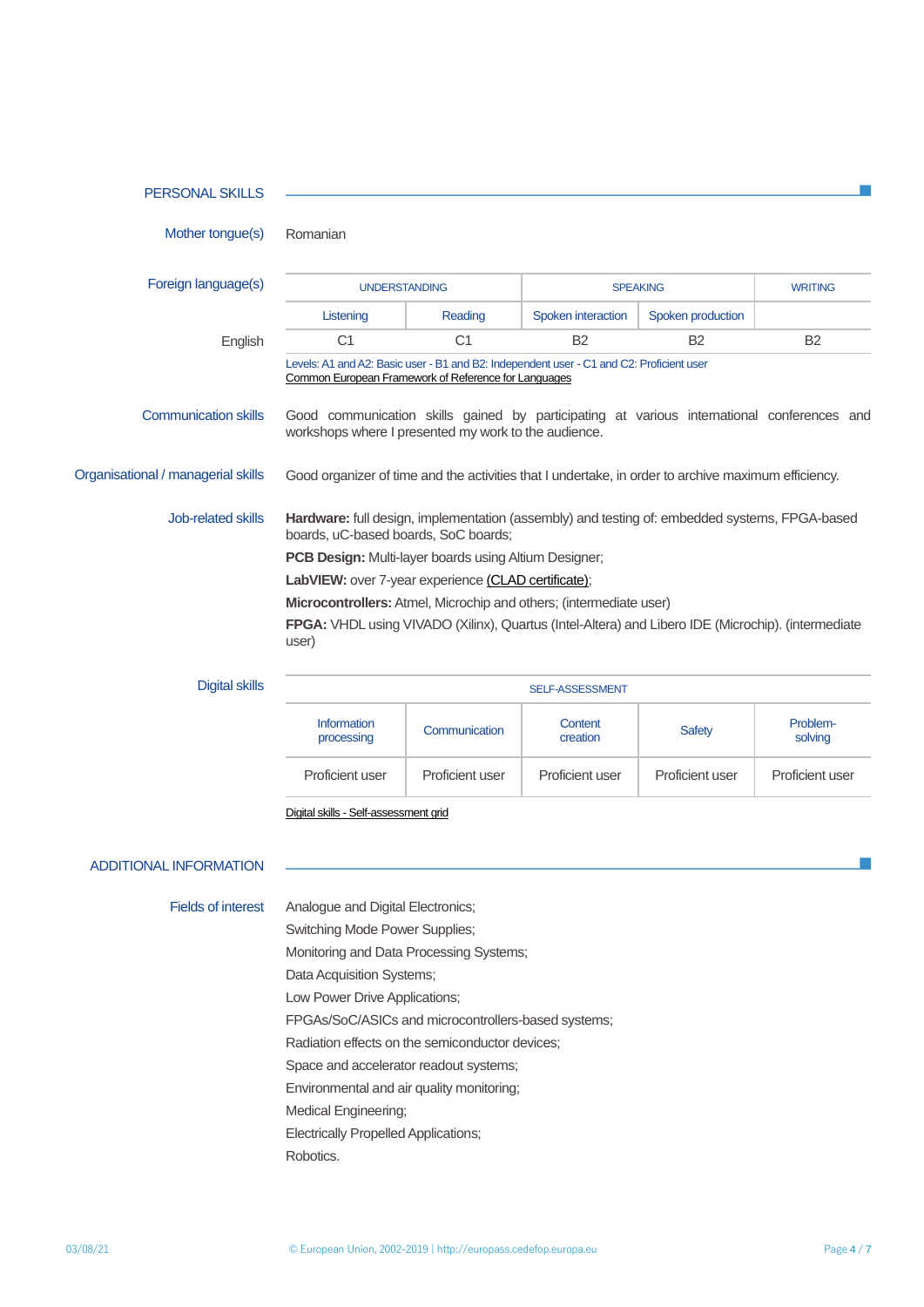

## PrizesAwarded **As a participant:**

- First Prize awarded at the student scientific session **ELSTUD '14** with the project entitled **"Controlling an electrically propelled car using balance based systems"**, June 2014, Suceava, Romania. [ELSTUD'14 webpage](https://elstud.webnode.ro/editii-elstud/a2014/) (last retrieved on 16-dec-2018)
- Mention awarded at the scientific session of the students with the project entitled **" System for highlighting the emotional states by measuring skin conductance "**, May 2014, Cluj, Romania.
- Special prize at the contest **"Mihail Konteschweller Microcontrollers and Application 2013 edition"** for the project entitled **"Monitoring and control parameters of a Switching Mode Power Supply"**, May 2013, Iasi, Romania. [Contest web page](http://www.etti.tuiasi.ro/cercetare/cerfs/index.php/concmicro2013) (last retrieved on 15-Oct-2018)

### **As a mentor:**

**I mentored a team formed from Vlad Niculescu (bachelor UPB-ETTI) and Ovidiu Emanuel HUTANU (UTI-ETTI) which together participated at the following competitions:** 

- Top 15 projects from 100 at **"Xilinx Open Hardware 2016"** with the project name **"High Speed FPGA DAQ system with EDA and EKG extension"**[. Contest web page](http://www.openhw.eu/2016-finalists.html) (last retrieved on 16- Dec-2019)
- Honorable Mention awarded at european phase of **Digilent Design Contest** for the project entitled **"Custom High Speed DAQ system with FPGA",** May 2016, Cluj-Napoca, Romania. [Contest](https://digilentdesigncontest.com/2016-winners/)  [web page](https://digilentdesigncontest.com/2016-winners/) (last retrieved on 16-Dec-2019)
- Second prize and 4 special prizes from Continental automotive, Infineon, Microchip, Silicon Service awarded at **"Mihail Konteschweller Microcontrollers and Application 2013 edition"** for the project entitled **"Low Cost Portable Digital Oscilloscope"**, April 2016, Iasi, Romania. [Contest](http://www.etti.tuiasi.ro/cercetare/cerfs/index.php/concmicro2016)  [web page](http://www.etti.tuiasi.ro/cercetare/cerfs/index.php/concmicro2016) (last retrieved on 15-Oct-2018)

## Presentations given at various conferences and workshops

- **V. M. Placinta**, L. N. Cojocariu and F. Maciuc, *Investigations of Proton Induced Radiation Effects in 0.15 µm CMOS Antifuse FPGA*, **Topical Workshop on Electronics for Particle Physics (TWEPP 2019)**, September 17<sup>th</sup> – 21<sup>st</sup> 2018, University of Santiago de Compostela, Santiago de Compostela, Spain; [open access](http://cds.cern.ch/record/2689070?ln=it) (last retrieved on 16-Dec-2019)
- **V. M. Placinta**, L. N. Cojocariu and F. Maciuc, *Radiation Hardness Assurance of Field Programmable Gate Arrays in LHC Experiments*, **19th International Balkan Workshop on**  Applied Physics and Materials Science (IBWAP 2019), July16<sup>th</sup> – 19<sup>st</sup> 2019, Ovidius University of Constanta, Constanta, Romania; (poster)
- **V. M. Placinta**, L. N. Cojocariu and C. Ravariu, *I/O Blocks Reliability for an SRAM-Based FPGA when Exposed to Ionizing Radiation*, **41**st **International Semiconductor - Conference CAS 2018**, October 10<sup>th</sup> – 12<sup>th</sup> 2018, Sinaia, Romania; [Conference web page](http://www.imt.ro/cas/) (last retrieved on 16-Dec-2019)
- **V. M. Placinta**, L. N. Cojocariu and F. Maciuc, *Investigations of Proton Induced Radiation Effects in 0.15 µm CMOS Antifuse FPGA*, **Topical Workshop on Electronics for Particle Physics (TWEPP 2018)**, September 17th – 21st 2018, KU Leuven, Antwerp, Belgium; [LHCb-TALK-2018-](http://cds.cern.ch/record/2643453) [473](http://cds.cern.ch/record/2643453) (last retrieved on 16-Dec-2019)
- **V. M. Placinta**, L. N. Cojocariu, *Radiation Hardness of Field Programmable Gate Arrays in LHC Experiments*, **SAD -ETTI symposium,** Bucharest, Romania, July 2017 (presentation+poster) [SAD-ETTI Symposium](http://www.sdettib.pub.ro/admin/images/fisier/2018-07-18-5963561478-SAD-ETTI_2018_site.pdf) (last retrieved on 16-Dec-2019)
- **V. M. Placinta**, L. N. Cojocariu, *Radiation Hardness of Field Programmable Gate Arrays in LHC Experiments*, **Third Barcelona Techno Week – Course on semiconductor detectors**, Barcelona, Spain, July 2017 (poster) [Third Barcelona Techno Week](http://icc.ub.edu/congress/TechnoWeek2018/) (last retrieved on 16-Dec-2019)
- **V. M. Placinta**, L. N. Cojocariu and C. Ravariu, *Evaluating the Switching Mode Power Supplies Used in Radiation Hardness Tests of Integrated Circuits*, **40**th **International Semiconductor Conference (CAS 2017)**, October  $10<sup>th</sup> - 12<sup>th</sup>$  2018, Sinaia, Romania, October 2017;
- **V. M. Placinta**, *First Results on KINTEX-7 FPGA testing in mixed field radiation at CHARM facility*, **Topical Workshop on Electronics for Particle Physics 2017**, Santa Cruz Institute of Particle Physics (SCIPP), California, USA, September  $11<sup>th</sup> - 14<sup>th</sup> 2017$ ; [open access](https://indico.cern.ch/event/608587/contributions/2712677/attachments/1523057/2380225/First_results_on_KINTEX-7_FPGA_testing_in_mixed_field_radiation_at_CHARM_facility_Vlad_Placinta.pdf) (last retrieved on 16-Dec-2019)
- **V. M. Placinta** and L. N. Cojocariu, *Radiation Hardness Studies and Evaluation of SRAM-Based*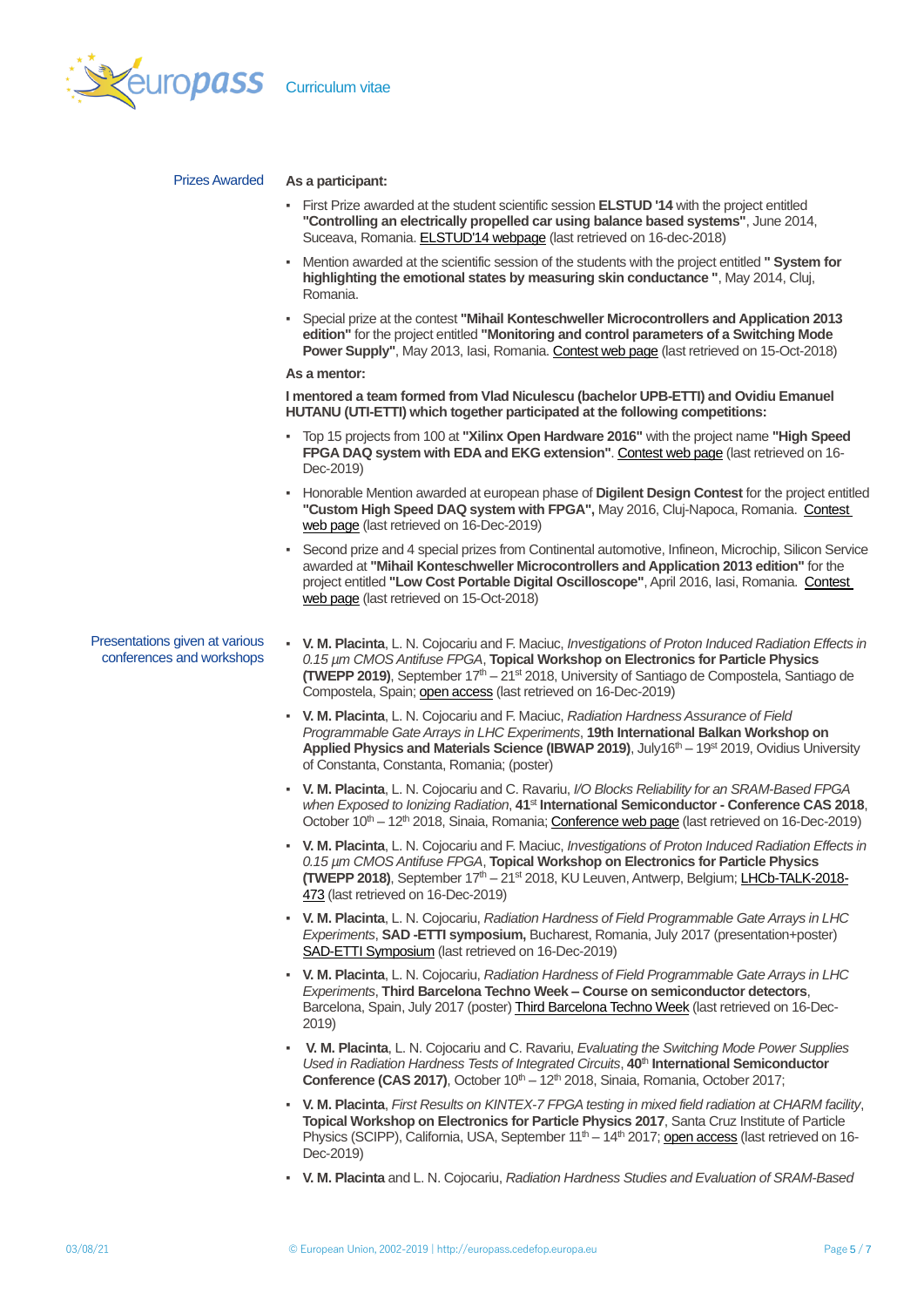|                                               | FPGAs for High Energy Physics Experiments, Topical Workshop on Electronics for Particle<br>Physics 2017, Santa Cruz Institute of Particle Physics (SCIPP), California, USA, September 11 <sup>th</sup> -<br>14th 2017; open access (last retrieved on 16-Dec-2019)                                                                                                                     |
|-----------------------------------------------|----------------------------------------------------------------------------------------------------------------------------------------------------------------------------------------------------------------------------------------------------------------------------------------------------------------------------------------------------------------------------------------|
|                                               | . V. M. Placinta and L. N. Cojocariu, Test Bench Design for Evaluating the Performance of Multi-<br>anode Photomultiplier Tuber, 17 <sup>th</sup> International Balkan Workshop on Applied Physics and<br>Material Science, Ovidius University of Constanta, Constanta, Romania, July 11 <sup>th</sup> - 14 <sup>th</sup><br>2017: Conference web page (last retrieved on 16-Dec-2019) |
|                                               | . V. M. Placinta and L. N. Cojocariu, Test Bench for ASIC radiation hardness evaluation, Workshop<br>on Sensors and High Energy Physics (SHEP 2016), Stefan Cel Mare University of Suceava,<br>Suceava, Romania, October $21st - 22nd 2016$ ; open access (last retrieved on 16-Dec-2019)                                                                                              |
|                                               | . V. M. Placinta, L. N. Cojocariu, et al, Kintex-7 Irradiation, Test Bench and Results, Topical<br>Workshop on Electronics for Particle Physics 2016, Karlsruhe Institute of Technology (KIT),<br>Karlshure, Germany, September 26 <sup>th</sup> - 30 <sup>th</sup> 2016. open access (last retrieved on 16-Dec-2019)                                                                  |
| <b>Teaching/Seminaries</b>                    | - Vlad-Mihai Placinta, "Introduction to Microcontrollers", invited seminary at the Faculty of<br>Physics, University of Bucharest (May 18, 2017) open access (last retrieved on 16-Dec-2019)                                                                                                                                                                                           |
| <b>Articles and Conference</b><br>Proceedings | . V. M. Placinta, L. N. Cojocariu, C. de la Taille, S. Blin-Bondil, S. Mattiazzo, L. Silvestrin, A.<br>Candelori and F. Maciuc, Radiation effects in a SPACIROC2 ASIC and long-term reliability,<br>Journal of Instrumentation, JINST 16 P07028, July 2021, open access (last retrieved on 3-Aug-<br>$2021$ ;                                                                          |
|                                               | M. Serbanescu, V. M. Placinta, F. Nastase, G. Pristavu, O. Buiu and G. Brezeanu, A Standalone<br>System for Resistive Smart Sensors Based on a Wheatstone Quarter-Bridge, Romanian Journal<br>of Information Science and Technology, vol.24, nr. 2, June 2021, open access (last retrieved on<br>3-Aug-2021);                                                                          |
|                                               | M. Serbanescu, V. M. Placinta, O. Buiu, G. Pristavu, F. Nastase and B. Serban, Smart-Sensing<br>Interface for Chemo-Resistive Sensor Board Based on a Wheatstone Quarter-Bridge, in<br>Proceedings of 2020 International Semiconductor Conference (CAS), Sinaia, Romania, Oct.<br>2020, DOI (last retrieved on 3-Aug-2021);                                                            |
|                                               | - C. Ravariu, D. E. Mihaiescu, A. Morosan and V. M. Placinta, New steps for advancing the Nothing<br>On Insulator Triode 3nm gap and preliminary expanded technology, Romanian Journal of<br>Information Science and Technology, vol. 23, no. 2, 2020, , open access (last retrieved on 3-<br>Aug-2021);                                                                               |
|                                               | - Ravariu, C. Parvulescu, and V. M. Placinta, Technology and Optimizations for the NOI-Nano-<br>Triode, in Proceedings of 2019 International Semiconductor Conference (CAS), Sinaia,<br>Romania, Oct. 2019, pp. 75-78, DOI (last retrieved on 3-Aug-2021);                                                                                                                             |
|                                               | - V. M. Placinta, L. N. Cojocariu and C. Ravariu, Proton-induced radiation effects in the I/O blocks of<br>an SRAM-based FPGA, Journal of Instrumentation, JINST 14 T10001, October 2019, open<br>access (last retrieved on 3-Aug-2021);                                                                                                                                               |
|                                               | - V. M. Placinta, F. Babarada, C. Ravariu and L. G. Alecu, Digitally Controlled Electronic Load for<br>Testing Power Supplies Reliability, Revue roumaine des sciences techniques, June 2019, open<br>access (last retrieved on 16-Dec-2019);                                                                                                                                          |
|                                               | - L. N. Cojocariu and V. M. Placinta, Ion Beam Irradiation Effects in KINTEX-7 FPGA Resources,<br><b>Romanian Journal of Physics</b> , 64. 901 (2019), open access (last retrieved on 16-Dec-2019);                                                                                                                                                                                    |
|                                               | • V. M. Placinta, L. N. Cojocariu and C. Ravariu, <i>I/O Blocks Reliability for an SRAM-Based FPGA</i><br>When Exposed to lonizing Radiation, in Proceedings of International Semiconductor<br>Conference (CAS 2018), October 2018, DOI;                                                                                                                                               |
|                                               | • V. M. Placinta and L. N. Cojocariu, Radiation Hardness Studies and Evaluation of SRAM-Based<br>FPGAs for High Energy Physics Experiments, in Proccedings of Topical Workshop on<br>Electronics for Particle Physics 2017, 085, March 2018, open access (last retrieved on 16-Dec-<br>$2019$ ;                                                                                        |
|                                               | • V. M. Placinta, L. N. Cojocariu and C. Ravariu, Evaluating the Switching Mode Power Supplies<br>Used in Radiation Hardness Tests of Integrated Circuits, in Proceedings of International<br>Semiconductor Conference (CAS 2017), October 2017, DOI;                                                                                                                                  |
|                                               | M. C. Serbanescu, V. M. Placinta, O. E. Hutanu and C. Ravariu, Smart, low power, wearable multi-                                                                                                                                                                                                                                                                                       |